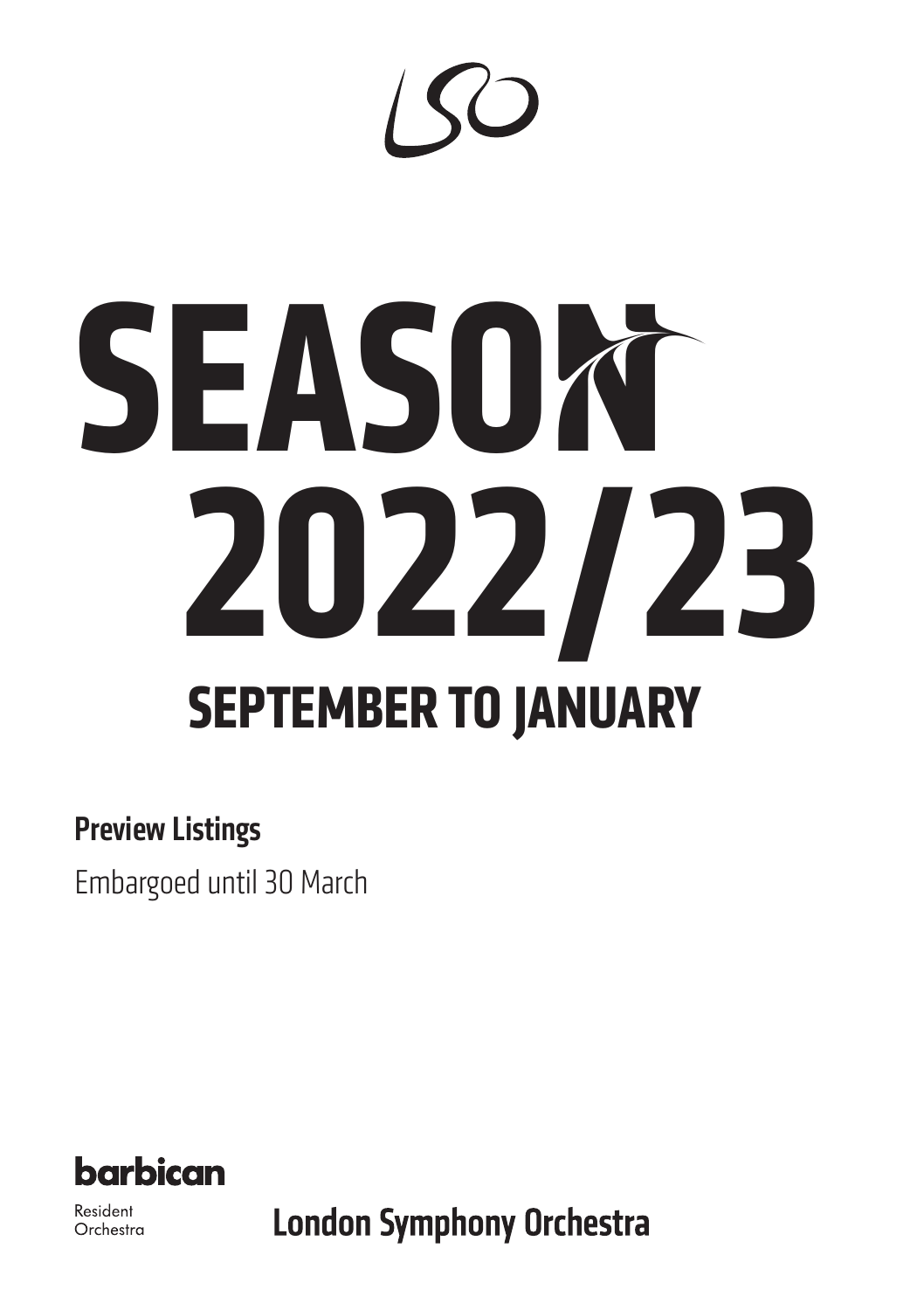

Ahead of the public announcement on 30 March, I am delighted to share with you details of the London Symphony Orchestra's concerts from September 2022 to January 2023.

2022/23 marks Sir Simon Rattle's final season as Music Director, before he becomes Conductor Emeritus in 2023. His concerts will bring a return to the big orchestral works that were missing from concert halls during the Covid-19 pandemic: among them Elgar's Second Symphony, Bruckner's Seventh, Sir Simon's own inimitable journey through the music of Stravinsky, and a moving choral programme pairing Szymanowski and Brahms. Following the success of *The Cunning Little Vixen* in 2019, Sir Simon also continues his journey into Janáček's operas with a concert performance of *Katya Kabanova*, which will be brought to life by a first-class line-up of singers.

Our Principal Guest Conductors return, with Gianandrea Noseda continuing his cycle of Shostakovich symphonies with two of the composer's biggest creations – the 11th and 13th. In the second half of the season, François-Xavier Roth will join us for an exploration of Beethoven's symphonies alongside more contemporary works.

Many of our programmes include some less familiar repertoire, alongside wellknown works, and we hope that you will enjoy experiencing new music and encountering fresh voices. Across two concerts, André J Thomas will explore American musical traditions, from gospel to orchestral; there are premieres by Daniel Kidane, Wynton Marsalis and Louise Drewett, among others; and we are thrilled to welcome saxophonist less Gillam for her LSO debut in November as part of the EFG London Jazz Festival, as well as a BBC Radio 3 Lunchtime Concert.

We look forward to welcoming back world-class soloists – from legendary pianists Mitsuko Uchida and Evgeny Kissin to younger stars Janine Jansen and Alice Sara Ott, as well as the LSO's own wonderful principal players Peter Moore, Roman Simovic, Ben Thomson and David Cohen, who appear as soloists in a wide range of concertos.

Alongside the Barbican season, there is a vibrant programme of events at LSO St Luke's, including two new series of BBC Radio 3 Lunchtime Concerts featuring a stellar line-up of soloists. And we are delighted to be continuing our extensive programme of streamed concerts through our partnership with Marquee TV.

I hope that you enjoy reading through our plans, and I look forward to being in touch with information about the second half of the season in the coming months.

Karmin Mulphell

Kathryn McDowell CBE DL Managing Director

### September 2022

**Sunday 11 September Barbican**

### **SEASON CONCERT NEW MUSIC BRITAIN**

Frank Bridge Enter Spring Daniel Kidane Orchestral Dances\* (LSO co-commission; London premiere) *Interval* Edward Elgar Symphony No 2

#### Sir Simon Rattle conductor

\* Commissioned by the London Symphony Orchestra with the support of Cockayne – Grants for the Arts and The London Community Foundation.



Recorded for broadcast on Marquee TV



**Wednesday 14 September 6.30pm Barbican**

### **HALF SIX FIX SIR SIMON RATTLE**

A burst of music to start your evening, with a relaxed atmosphere and introductions from the conductor.

Hector Berlioz Overture: Le corsaire Claude Debussy Fanfare and Le sommeil de Lear from 'Music to King Lear' Tōru Takemitsu Fantasma/Cantos II Maurice Ravel La valse

Sir Simon Rattle conductor & presenter Peter Moore trombone

**Thursday 15 September 1–2.15pm LSO St Luke's**

### **BBC RADIO 3 LUNCHTIME CONCERT ONE PIANIST, ONE COMPOSER**

Music by Schumann

#### **Simone Dinnerstein** piano

Recorded for future broadcast by BBC Radio 3

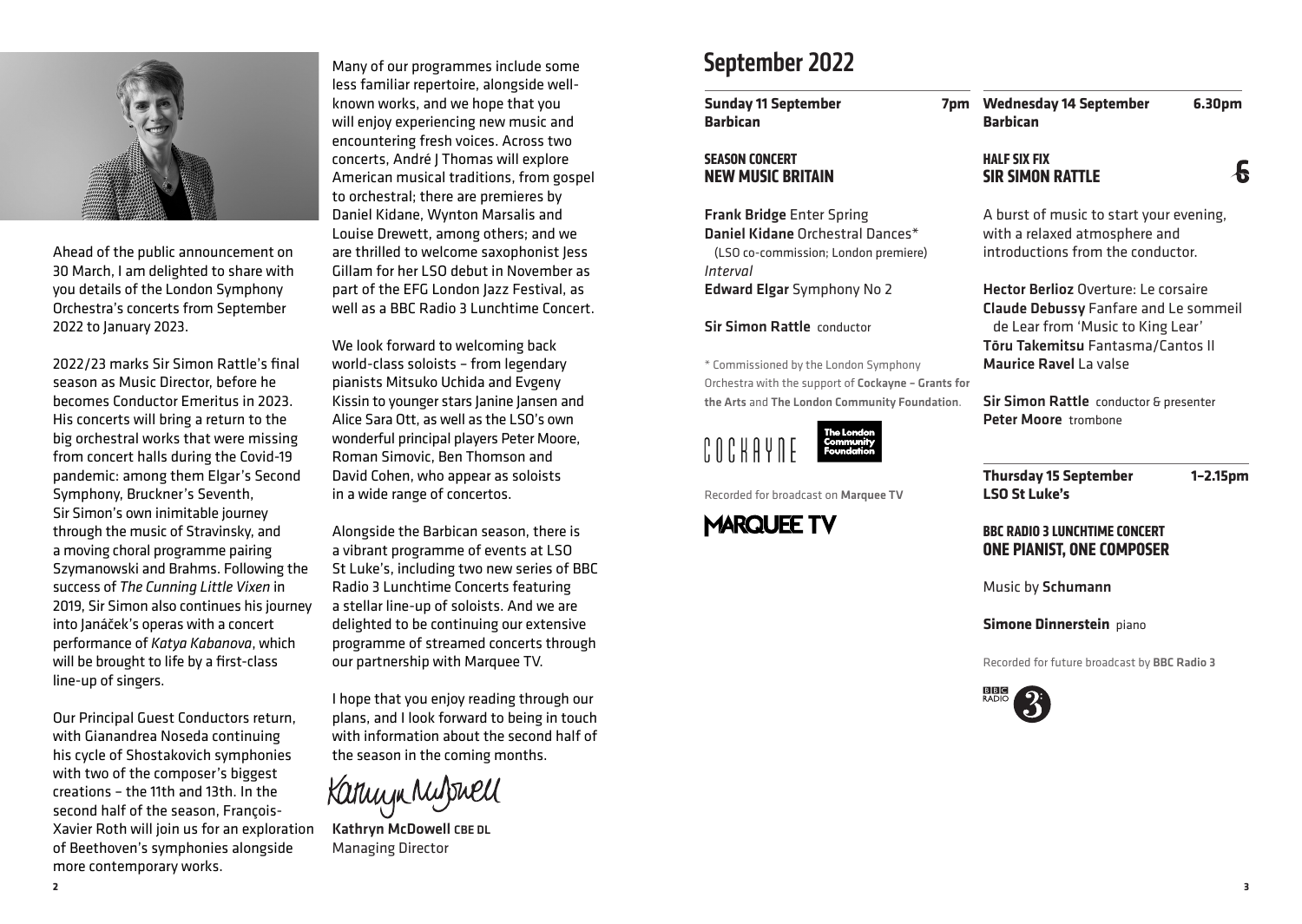# September 2022 continued **Canadian Continued** Continued **Canadian Continued** Continued

| <b>Thursday 15 September</b><br>7pm<br><b>Rarhican</b>                        | <b>Sunday 18 September</b><br><b>Rarhican</b>                            |
|-------------------------------------------------------------------------------|--------------------------------------------------------------------------|
| <b>SEASON CONCERT</b><br><b>SIR SIMON RATTLE &amp; PETER MOORE</b>            | <b>SEASON CONCERT</b><br><b>SIR SIMON RATTLE: SIBELIUS</b>               |
| Hector Berlioz Overture: Le corsaire<br>Tōru Takemitsu Fantasma/Cantos II     | Jean Sibelius The Oceanides;<br>Interval                                 |
| <b>Maurice Ravel La valse</b><br>Interval                                     | Anton Bruckner Symphony N                                                |
| Jean Sibelius Symphony No 7<br>Béla Bartók The Miraculous Mandarin -<br>Suite | <b>Sir Simon Rattle conductor</b>                                        |
| <b>Sir Simon Rattle conductor</b><br>Peter Moore trombone                     | <b>Friday 23 September</b><br><b>LSO St Luke's</b>                       |
|                                                                               | <b>LSO DISCOVERY</b><br><b>FREE FRIDAY LUNCHTIME CON</b>                 |
| <b>Friday 16 September</b><br>1-2.15pm<br><b>LSO St Luke's</b>                | Suitable for everyone over 5                                             |
| <b>BBC RADIO 3 LUNCHTIME CONCERT</b><br><b>ONE PIANIST, ONE COMPOSER</b>      | <b>Thursday 29 September</b><br><b>LSO St Luke's</b>                     |
| Music by Franz Schubert                                                       | <b>BBC RADIO 3 LUNCHTIME CONCERT</b><br><b>ONE PIANIST, ONE COMPOSER</b> |
| Elisabeth Leonskaja piano                                                     |                                                                          |
| Recorded for future broadcast by BBC Radio 3                                  | Programme to be confirmed                                                |
| <b>BBC</b><br>െ                                                               | <b>Bertrand Chamayou piano</b>                                           |



| <b>Sunday 18 September</b><br><b>Barbican</b>                                                | 7pm           | <b>Friday 30 September</b><br><b>LSO St Luke's</b>              | $1 - 2.1$ |
|----------------------------------------------------------------------------------------------|---------------|-----------------------------------------------------------------|-----------|
| <b>SEASON CONCERT</b><br><b>SIR SIMON RATTLE: SIBELIUS &amp; BRUCKNER</b>                    |               | <b>BBC RADIO 3 LUNCHTIME CONCERT</b><br><b>JAZZ INFLECTIONS</b> |           |
| Jean Sibelius The Oceanides; Tapiola<br>Interval                                             |               | Programme to be confirmed                                       |           |
| Anton Bruckner Symphony No 7                                                                 |               | Simon Höfele trumpet<br>Frank Dupree piano                      |           |
| <b>Sir Simon Rattle conductor</b>                                                            |               |                                                                 |           |
|                                                                                              |               | Recorded for future broadcast by BBC Radio 3                    |           |
| <b>Friday 23 September</b><br><b>LSO St Luke's</b>                                           | 12.30-1.15pm  |                                                                 |           |
| <b>LSO DISCOVERY</b><br><b>FREE FRIDAY LUNCHTIME CONCERT</b><br>Suitable for everyone over 5 |               |                                                                 |           |
| <b>Thursday 29 September</b><br><b>LSO St Luke's</b>                                         | $1 - 2.15$ pm |                                                                 |           |
| <b>BBC RADIO 3 LUNCHTIME CONCERT</b><br><b>ONE PIANIST, ONE COMPOSER</b>                     |               |                                                                 |           |
| Programme to be confirmed                                                                    |               |                                                                 |           |
| <b>Bertrand Chamayou piano</b>                                                               |               |                                                                 |           |
| Recorded for future broadcast by BBC Radio 3                                                 |               |                                                                 |           |
|                                                                                              |               |                                                                 |           |

**LSO St Luke's**

**Thursday 6 October 1–2.15pm**

#### **BBC RADIO 3 LUNCHTIME CONCERT JAZZ INFLECTIONS**

Programme to be confirmed

Joanna MacGregor piano

Recorded for future broadcast by BBC Radio 3

**Thursday 13 October 1–2.15pm LSO St Luke's**

### **BBC RADIO 3 LUNCHTIME CONCERT JAZZ INFLECTIONS**

Programme to be confirmed

Jess Gillam saxophone

Recorded for future broadcast by BBC Radio 3

**Friday 14 October 12.30–1.15pm LSO St Luke's**

**LSO DISCOVERY FREE FRIDAY LUNCHTIME CONCERT** *Suitable for everyone over 5*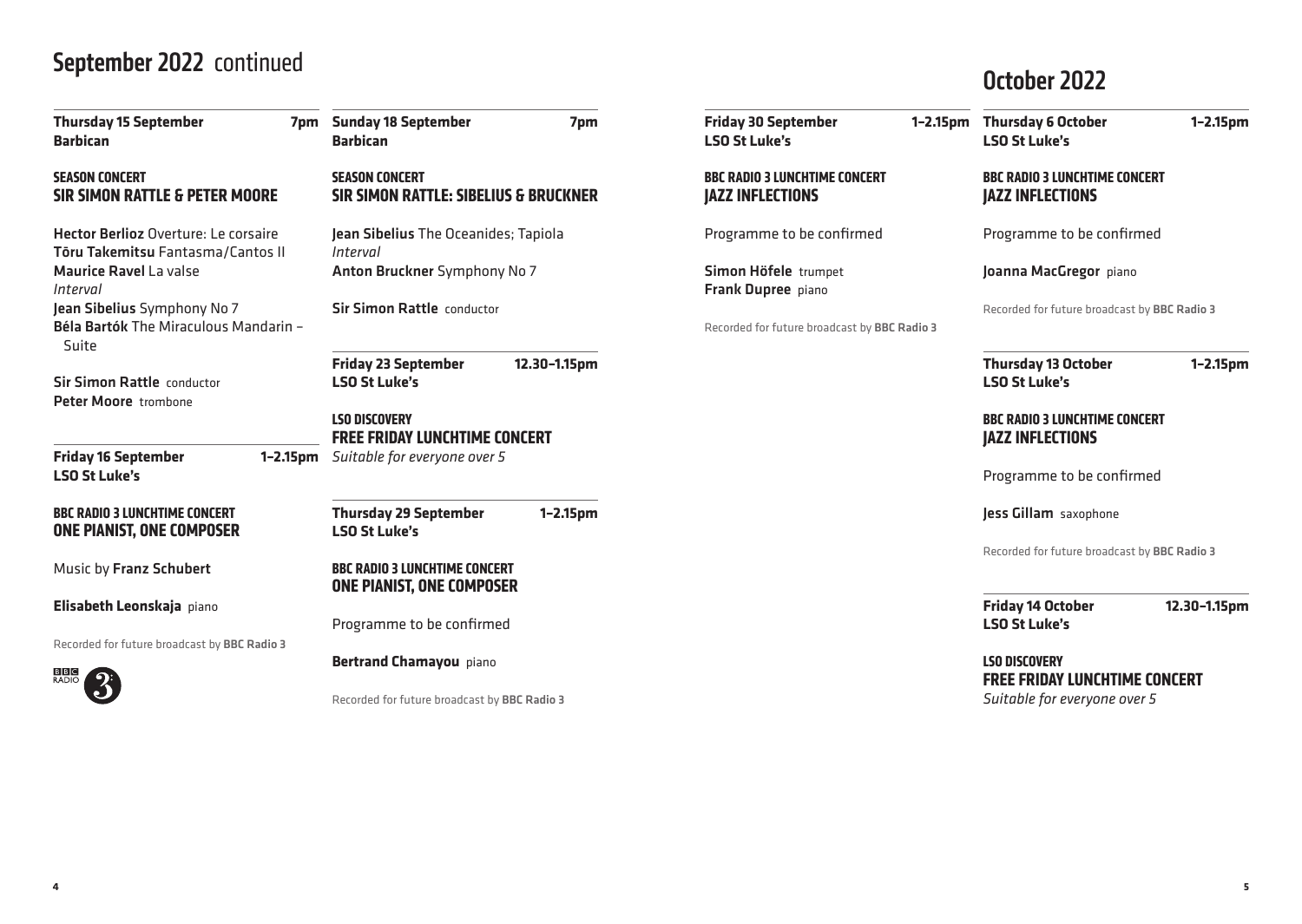### October 2022 continued

| <b>Friday 21 October</b><br><b>LSO St Luke's</b>                                                                                          | $1-2.15$ pm        | <b>Friday 28 October</b><br><b>LSO St Luke's</b>                                                                                                                                         | $1 - 2.15$ pm |
|-------------------------------------------------------------------------------------------------------------------------------------------|--------------------|------------------------------------------------------------------------------------------------------------------------------------------------------------------------------------------|---------------|
| <b>BBC RADIO 3 LUNCHTIME CONCERT</b><br><b>JAZZ INFLECTIONS</b>                                                                           |                    | <b>BBC RADIO 3 LUNCHTIME CONCERT</b><br><b>ONE PIANIST, ONE COMPOSER</b>                                                                                                                 |               |
| Programme to be confirmed                                                                                                                 |                    | Music by Frédéric Chopin                                                                                                                                                                 |               |
| Aleksey Semenenko violin                                                                                                                  |                    | <b>Christian Ihle Hadland piano</b>                                                                                                                                                      |               |
| Recorded for future broadcast by BBC Radio 3                                                                                              |                    | Recorded for future broadcast by BBC Radio 3                                                                                                                                             |               |
| <b>BBC</b><br>Radio                                                                                                                       |                    | <b>Sunday 30 October</b><br><b>Barbican</b>                                                                                                                                              | 7pm           |
| <b>Sunday 23 October</b><br><b>Barbican</b>                                                                                               | 2.30 <sub>pm</sub> | <b>SEASON CONCERT</b><br><b>SYMPHONIC GOSPEL</b>                                                                                                                                         |               |
| <b>LSO DISCOVERY</b><br><b>FAMILY CONCERT:</b><br><b>ALICE THROUGH THE LOOKING GLASS</b><br>Suitable for families with 7- to 12-year-olds |                    | A performance bringing together the<br>uplifting power of gospel music and the<br>symphonic sound of the LSO, conducted<br>by André J Thomas and featuring choirs<br>from across London. |               |
| Paul Rissmann presenter                                                                                                                   |                    | <b>André J Thomas</b> conductor                                                                                                                                                          |               |
| <b>Thursday 27 October</b><br><b>Barbican</b>                                                                                             | 7pm                |                                                                                                                                                                                          |               |

### **SEASON CONCERT KEVIN JOHN EDUSEI: MOUSSA, BARTÓK & STRAVINSKY**

**Samy Moussa** Crimson **Béla Bartók** Violin Concerto No 2 *Interval* **Igor Stravinsky** Petrushka (1947 version)

**Kevin John Edusei** conductor **Roman Simovic** violin

### November 2022

**Friday 4 November LSO St Luke's**

**Barbican**

**Thursday 10 November 7pm**

### **SEASON CONCERT NATHALIE STUTZMANN: FRANCK, BEETHOVEN & BRAHMS**

César Franck Le chasseur maudit **7pm** Ludwig van Beethoven Piano Concerto No 3 *Interval* Johannes Brahms Symphony No 4

> Nathalie Stutzmann conductor Alice Sara Ott piano

RECOMMENDED BY CLASSIC  $f_M$ 

**Friday 11 November 12.30–1.15pm LSO St Luke's**

### **LSO DISCOVERY FREE FRIDAY LUNCHTIME CONCERT** *Suitable for everyone over 5*

A performance particularly suitable for individuals or groups who feel more comfortable attending concerts in a relaxed environment. Everyone over the age of 5 is welcome, including people with autism, sensory and communication impairments and learning disabilities.

**LSO DISCOVERY FREE FRIDAY LUNCHTIME CONCERT** *Suitable for everyone over 5*

**Sunday 6 November Barbican**

### **SEASON CONCERT ANDRÉ J THOMAS: SIMON, MARSALIS & THOMPSON**

**Carlos Simon** Portrait of a Queen **Wynton Marsalis** Tuba Concerto (UK premiere) *Interval* **Joel Thompson** To Awaken the Sleeper

**André J Thomas** conductor **Ben Thomson** tuba

Recorded for broadcast on Marquee TV

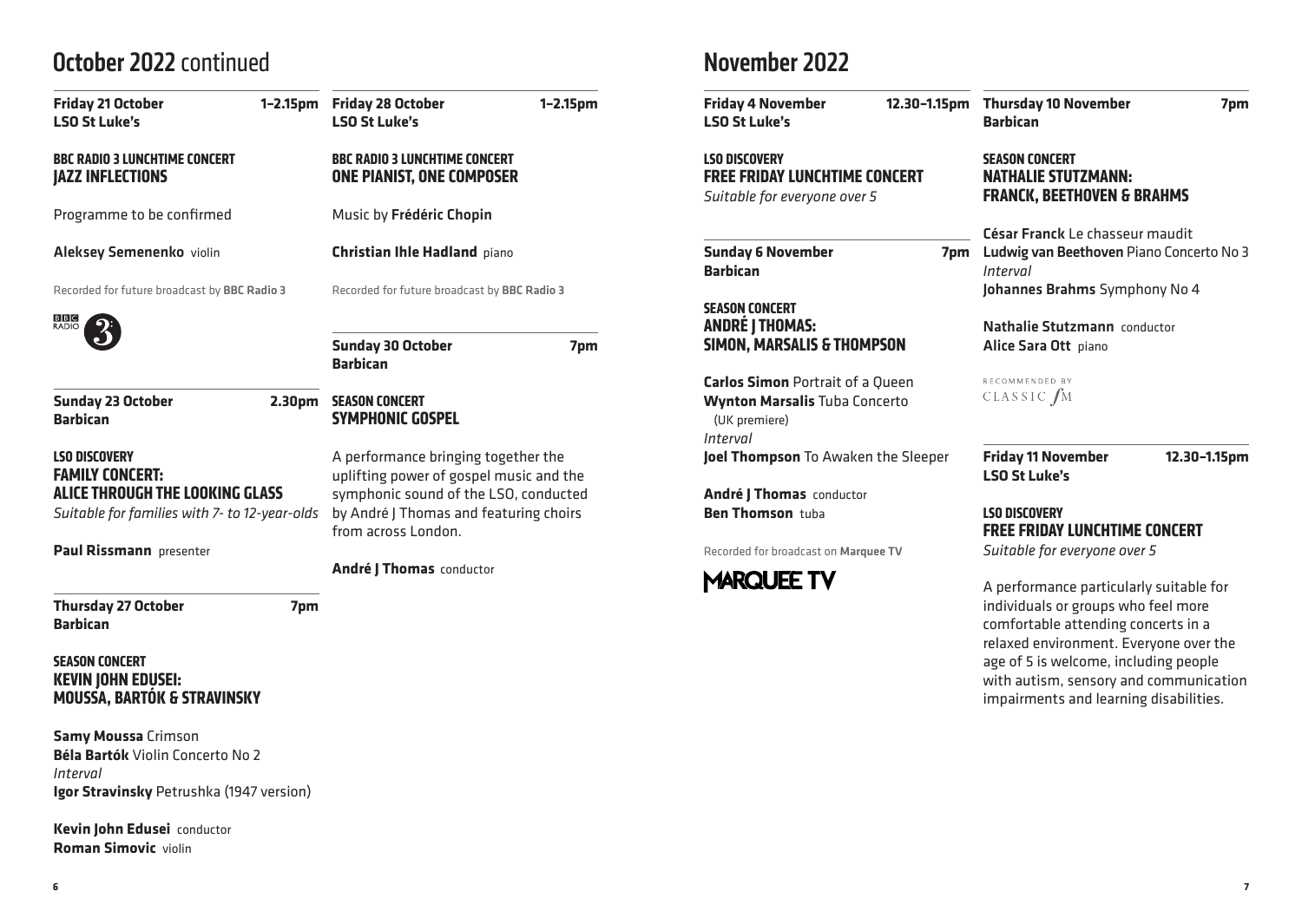### November 2022 continued

**Saturday 12 November LSO St Luke's**

### **LSO PERCUSSION ENSEMBLE & AYANNA WITTER-JOHNSON**

A jazz-infused concert showcasing the partnership between the LSO Percussion Ensemble and composer-cellist-singer Ayanna Witter-Johnson, including new works for percussion.

Ayanna Witter-Johnson cello, voice & composer

LSO Percussion Ensemble

## **Barbican**

**Thursday 17 November 7pm**

### **SEASON CONCERT / EFG LONDON JAZZ FESTIVAL GIANANDREA NOSEDA & JESS GILLAM**

Carlos Simon This Land John Adams Saxophone Concerto *Interval* Leonard Bernstein Divertimento for Orchestra George Gershwin An American in Paris

Gianandrea Noseda conductor Jess Gillam saxophone

Part of the EFG London Jazz Festival

### **SERIOUS**

Part of the Music Academy of the West/ London Symphony Orchestra partnership. The lead sponsors of the partnership are Linda and Michael Keston and Mary Lynn and Warren Staley. Additional support has been provided in remembrance of Léni Fé Bland.

### **MUSIC ACADEMY & WEST**

**Sunday 20 November LSO St Luke's** 

### **LSO & MUSIC ACADEMY OF THE WEST**

Ludwig van Beethoven Triple Concerto *Interval* Hector Berlioz Symphonie fantastique

Gianandrea Noseda conductor Roman Simovic violin David Cohen cello Pavel Kolesnikov piano

Part of the Music Academy of the West/London Symphony Orchestra partnership.

**Thursday 24 November Barbican**

### **SEASON CONCERT GIANANDREA NOSEDA & ALICE SARA OTT**

Louise Drewett The Daymark (world premiere, LSO Panufnik commission)\* Maurice Ravel Piano Concerto in G major *Interval*

Dmitri Shostakovich Symphony No 11, 'The Year 1905'

Gianandrea Noseda conductor Alice Sara Ott piano

\* Commissioned through the LSO Panufnik Composers Scheme, generously supported by Lady Hamlyn and The Helen Hamyn Trust.



Part of the Music Academy of the West/London Symphony Orchestra partnership.

**Saturday 26 November 10.30–11.15am LSO St Luke's 12.30–1.15pm**

### **LSO DISCOVERY MUSICAL STORYTELLING FOR UNDER-5S**

LSO musicians retell a popular children's story through music. Dance and sing your way through the concert as the instruments bring the tale to life.

**Wednesday 30 November 7pm Barbican**

### **SEASON CONCERT SIR SIMON RATTLE & MITSUKO UCHIDA**

**7pm** Robert Schumann Overture: Genoveva Robert Schumann Piano Concerto *Interval* Sergei Rachmaninoff Symphony No 3

> Sir Simon Rattle conductor Mitsuko Uchida piano

RECOMMENDED BY CLASSIC  $f_M$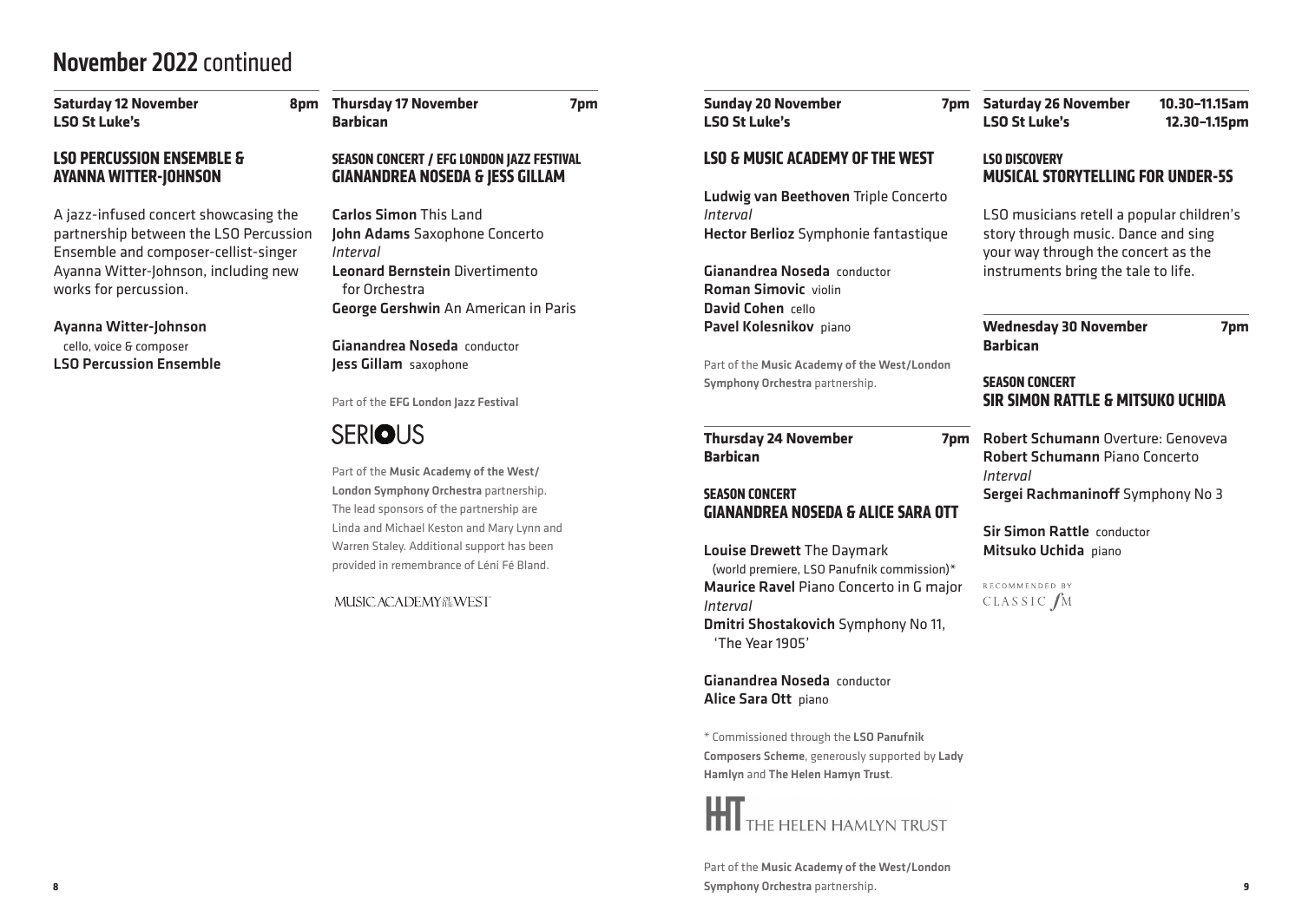### December 2022

| <b>Thursday 1 December</b><br><b>Barbican</b>                                       | 7pm | <b>Saturday 17 December</b><br><b>Sunday 18 December</b><br><b>Barbican</b>          | 7<br>7 |
|-------------------------------------------------------------------------------------|-----|--------------------------------------------------------------------------------------|--------|
| <b>SEASON CONCERT</b><br><b>SIR SIMON RATTLE:</b><br><b>SIBELIUS &amp; BRUCKNER</b> |     | <b>SEASON CONCERT</b><br><b>SIR SIMON RATTLE:</b><br><b>BRAHMS &amp; SZYMANOWSKI</b> |        |
| Jean Sibelius The Oceanides; Tapiola                                                |     |                                                                                      |        |
| Interval                                                                            |     | Karol Szymanowski Stabat Mater                                                       |        |
| Anton Bruckner Symphony No 7                                                        |     | Interval                                                                             |        |
|                                                                                     |     | Johannes Brahms German Requiem                                                       |        |
| <b>Sir Simon Rattle conductor</b>                                                   |     |                                                                                      |        |
|                                                                                     |     | <b>Sir Simon Rattle conductor</b>                                                    |        |
|                                                                                     |     | Iwona Sobotka soprano                                                                |        |
| <b>Wednesday 14 December</b>                                                        | 7pm | Hanna Hip mezzo-soprano                                                              |        |
| <b>Thursday 15 December</b>                                                         | 7pm | Florian Boesch bass-baritone                                                         |        |
| <b>Barbican</b>                                                                     |     | <b>Simon Halsey</b> chorus director                                                  |        |
|                                                                                     |     | <b>London Symphony Chorus</b>                                                        |        |
| <b>SEASON CONCERT</b><br>SIR SIMON RATTLE & EVGENY KISSIN                           |     |                                                                                      |        |

Igor Stravinsky arr Simon Rattle Stravinsky Journey *Interval* Sergei Rachmaninoff Piano Concerto No 3

Sir Simon Rattle conductor Anna Lapkovskaja mezzo-soprano Evgeny Kissin piano

| <b>Saturday 17 December</b><br><b>Sunday 18 December</b><br><b>Barbican</b>          | 7pm<br>7pm |
|--------------------------------------------------------------------------------------|------------|
| <b>SEASON CONCERT</b><br><b>SIR SIMON RATTLE:</b><br><b>BRAHMS &amp; SZYMANOWSKI</b> |            |
| <b>Karol Szymanowski Stabat Mater</b><br>Interval                                    |            |
| Johannes Brahms German Requiem                                                       |            |
| <b>Sir Simon Rattle conductor</b>                                                    |            |
| <b>Iwona Sobotka</b> soprano                                                         |            |
| Hanna Hip mezzo-soprano                                                              |            |
| <b>Florian Boesch</b> bass-baritone                                                  |            |
| Simon Halsey chorus director                                                         |            |
| <b>London Symphony Chorus</b>                                                        |            |

### January 2023

**Wednesday 4 January Barbican**

**Wednesday 11 January** 

**Barbican**

**SEASON CONCERT KATYA KABANOVA**

**NATIONAL YOUTH ORCHESTRA OF GREAT BRITAIN**

Leoš Janáček Katya Kabanova Concert performance; sung in Czech

Sir Simon Rattle conductor Katarina Dalayman Marfa Andrew Staples Tichon Amanda Majeski Katya Sir John Tomlinson Dikoj Simon O'Neill Boris Ladislav Elgr Kudrjas Magdalena Kožená Varvara

Recorded for broadcast on Marquee TV

**MARQUEE TV** 

National Youth Orchestra of Great Britain Programme to be confirmed

**Friday 13 January 7pm**

Pavel Kolesnikov piano

**LSO St Luke's**

**BEETHOVEN**

**7pm** Samson Tsoy piano

Recorded for future broadcast by BBC Radio 3

**Thursday 19 January 1–2.15pm**

**BBC RADIO 3 LUNCHTIME CONCERT**



**Friday 20 January 12.30–1.15pm LSO St Luke's**

### **LSO DISCOVERY FREE FRIDAY LUNCHTIME CONCERT**

**Sunday 22 January 2.30pm Barbican**

**LSO DISCOVERY FAMILY CONCERT** *Suitable for families with 7- to 12-year-olds*

**10**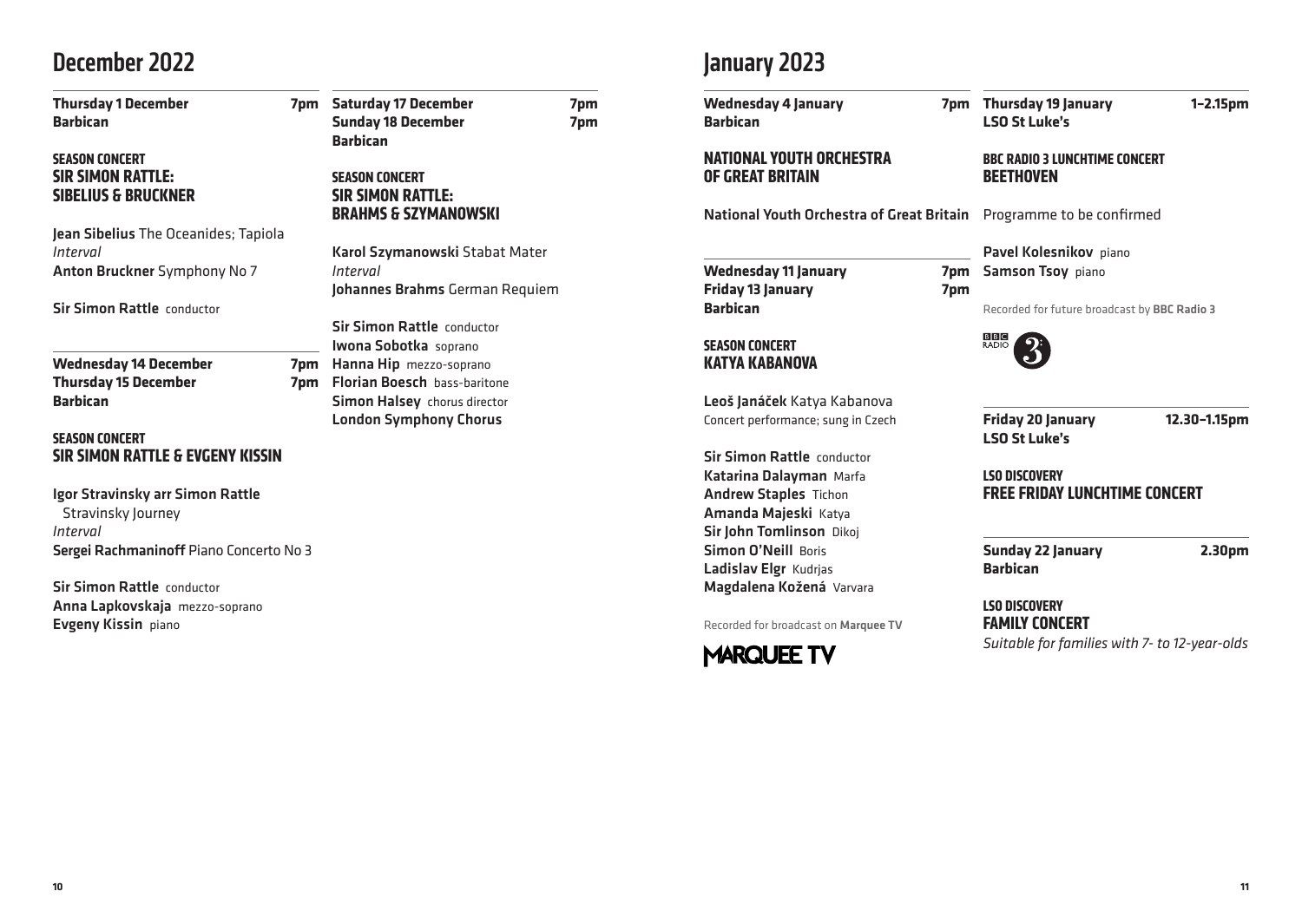### January 2023 continued

| <b>Thursday 26 January</b><br><b>LSO St Luke's</b>       | 1–2.15pm | <b>Friday 27 January</b><br><b>LSO St Luke's</b>         | $1 - 2.15$ pm |
|----------------------------------------------------------|----------|----------------------------------------------------------|---------------|
| <b>BBC RADIO 3 LUNCHTIME CONCERT</b><br><b>BEETHOVEN</b> |          | <b>BBC RADIO 3 LUNCHTIME CONCERT</b><br><b>BEETHOVEN</b> |               |
| Programme to be confirmed                                |          | Programme to be confirmed                                |               |
| <b>Ilker Arcayürek</b> tenor<br>Simon Lepper piano       |          | Anastasia Kobekina cello                                 |               |
| Recorded for future broadcast by BBC Radio 3             |          | Recorded for future broadcast by BBC Radio 3             |               |
| <b>BBC</b><br>Radio                                      |          | <b>Thursday 2 February</b><br><b>LSO St Luke's</b>       | $1 - 2.15$ pm |
| <b>Thursday 26 January</b>                               | 7pm      | <b>BBC RADIO 3 LUNCHTIME CONCERT</b><br><b>BEETHOVEN</b> |               |
| <b>Sunday 29 January</b><br><b>Barbican</b>              | 7pm      | Programme to be confirmed                                |               |

Quatuor Modigliani

Recorded for future broadcast by BBC Radio 3

### **SEASON CONCERT GIANANDREA NOSEDA & JANINE JANSEN**

Ludwig van Beethoven Overture: Coriolan Jean Sibelius Violin Concerto *Interval* Sergei Prokofiev Symphony No 6

Gianandrea Noseda conductor Janine Jansen violin

RECOMMENDED BY CLASSIC  $f_M$ 

### Booking Information

### **PRIORITY BOOKING DATES**

LSO Patrons can book immediately. Contact Alessia Watson on 020 7382 2563 or alessia.watson@lso.co.uk

Thursday 31 March at 10am Booking opens online for LSO Pioneers and Ambassador Friends at Iso.co.uk

Monday 4 April at 10am Booking opens online for all LSO Friends (Ambassador, Benefactor, Associate and Supporter levels) at lso.co.uk

Further details for booking the second half of the season will be announced in the coming months.

### **PUBLIC BOOKING DATES**

From Friday 8 April at 10am.

### Ticket Prices

### **CONCERTS AT THE BARBICAN**

#### LSO SEASON CONCERTS

£65 £49 £35 £24 £18 (£15/£10 Wildcards) + booking fee per transaction of £3 online or £4 by phone (no fees when booked in person)

HALF SIX FIX CONCERTS £35 £24 £18 (£15/£10 Wildcards) + fees as above

ANDRÉ J THOMAS: SYMPHONIC GOSPEL £35 £24 £18 (£15/£10 Wildcards) + fees as above

FAMILY CONCERTS £16 £12 £10 adults, £5 under-18s  $+$  fees as above

NATIONAL YOUTH ORCHESTRA £27 £22 £16 £10 (under-25s free)

### **CONCERTS AT LSO ST LUKE'S**

#### BBC RADIO 3 LUNCHTIME CONCERTS

£15 (£13 concessions, £5 under-18s) + booking fee per transaction of £0.60 online or £0.70 by phone

LSO DISCOVERY FRIDAY LUNCHTIMES Free entry, just turn up

MUSICAL STORYTELLING £7 adults, £5 children (babies under 12 months free) + fees as above

LSO & MUSIC ACADEMY OF THE WEST £35 + fees as above

LSO PERCUSSION ENSEMBLE £15 (£13 concessions, £5 under-18s)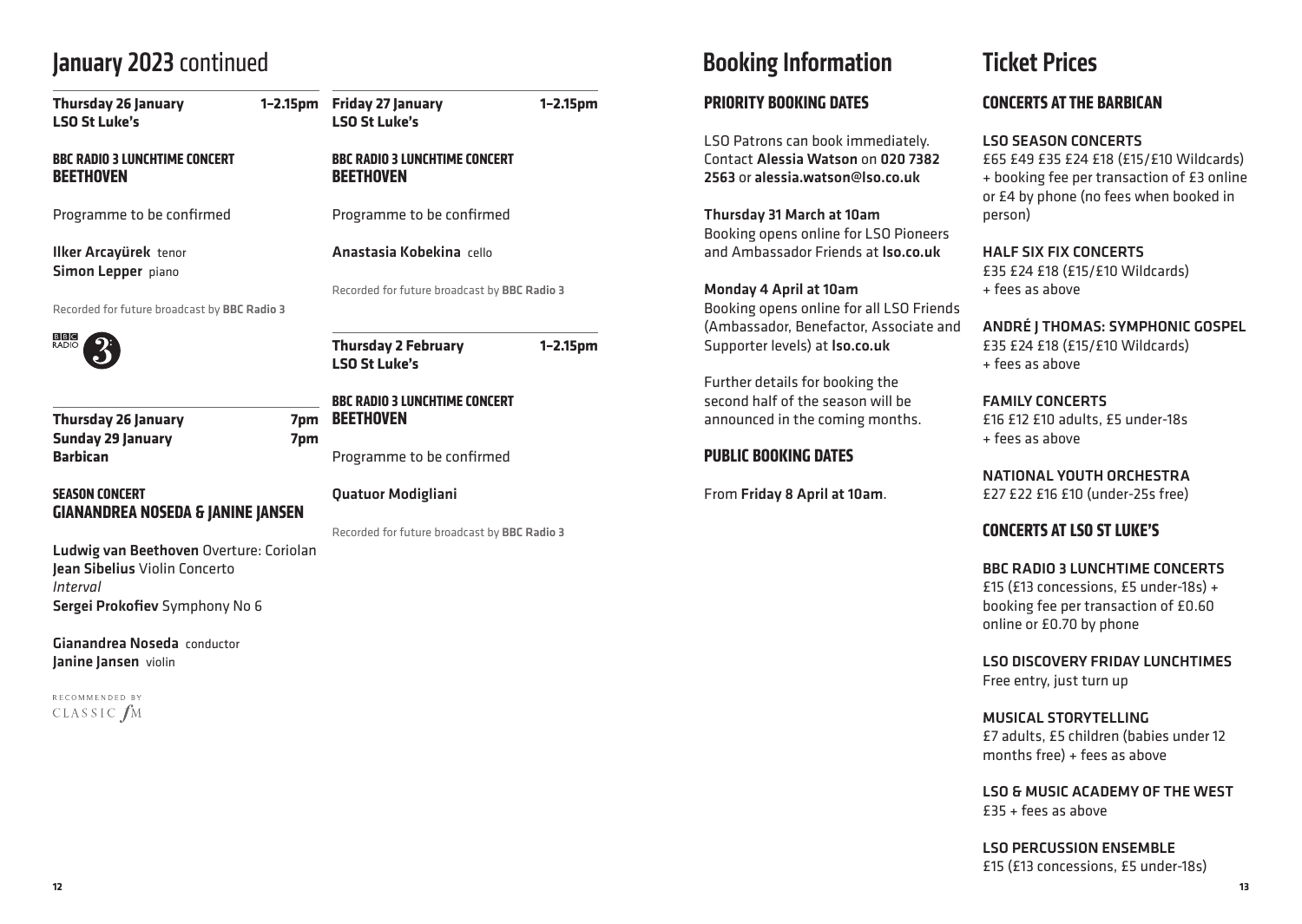### Discounts for LSO Season Concerts

### **MULTIBUY DISCOUNTS**

Save on tickets by booking two or more concerts at the same time, when buying the same number of tickets for each performance (offer excludes Family Concerts).

Book 2 concerts and save 10%

Book 3 to 5 concerts and save 20%

Book 6 to 7 concerts and save 30%

Book 8 or more concerts and save 40%

#### Top-Up Bookings

Customers who book multibuy tickets for concerts in September to January will be able to retain their discounts for any later bookings within the whole 2022/23 season.

Anyone booking just one main season concert will receive a 10% discount for any additional bookings they make within the whole 2022/23 season.

### lso.co.uk/multibuy

*Multibuy discounts cannot be combined with any other offer.* 

### **WILDCARD TICKETS**

#### £10/£15

+ booking fee per transaction of £3.

Guaranteed entry to the concert – your seat will be allocated on the day of the performance. You could be anywhere in the Hall, in seats worth at least £18. Book early for the best price – Wildcards may rise in price from £10 to £15.

#### lso.co.uk/wildcards

*Online booking only. Tickets subject to availability, max 2 per person. Cannot guarantee that 2 tickets purchased at the same time will be seated next to each other. Not available for Family Concerts or concerts at LSO St Luke's.*

### **YOUNG PEOPLE**

Under-18s £5 at all concerts (limits apply).

#### **Students**

£9 student tickets available on selected concerts through Student Pulse.

14–25s: Young Barbican Available to selected Barbican concerts.

lso.co.uk/otherdiscounts

### **GROUPS OF 10+**

Groups of 10 or more receive a 20% discount, or 30% when booking two or more concerts at the same time.

groups@barbican.org.uk lso.co.uk/groups

### Find Us

### **ACCESS**

Join the Barbican Access Membership to inform us of your requirements.

Members may also be eligible for a free companion seat, and can now book wheelchair and companion season online. LSO St Luke's

To book tickets Access Members can email tickets@barbican.org.uk or call 020 3855 4745 (Mon-Fri 1-4pm).

tickets@barbican.org.uk barbican.org.uk/access

### **TICKET EXCHANGES & REFUNDS**

We offer a flexible exchange service. Tickets can be exchanged for another LSO concert or Barbican credit vouchers valid for six months, provided that you inform the Box Office and return any physical tickets at least 24 hours before the performance (two weeks for group bookings).

A per-ticket administration fee applies for all exchange services. The LSO reserves the right to change artists or programmes if necessary; bookers will be informed and be able to make an exchange. If an event is cancelled, bookers will be offered an exchange or refund.

#### lso.co.uk/yourvisit

London Symphony Orchestra Barbican Centre Silk Street, London EC2Y 8DS

161 Old Street, London EC1V 9NG

Underground/Train stations The Barbican is closest to Moorgate and Barbican, with Liverpool Street, Bank and Farringdon nearby. For LSO St Luke's use Old Street.

#### Bus routes

4, 56, 153 Barbican; 21, 43, 76, 141, 214 Moorgate/City Road; 55, 243 Old Street.

### Parking

The Barbican's on-site car parks, also convenient for LSO St Luke's, cost £9 from 4pm on weekdays and £9 per day at weekends.

All information correct at time of publishing. All discounts are subject to availability and may not be combined. Box Office calls may be monitored or recorded for quality assurance or training purposes.